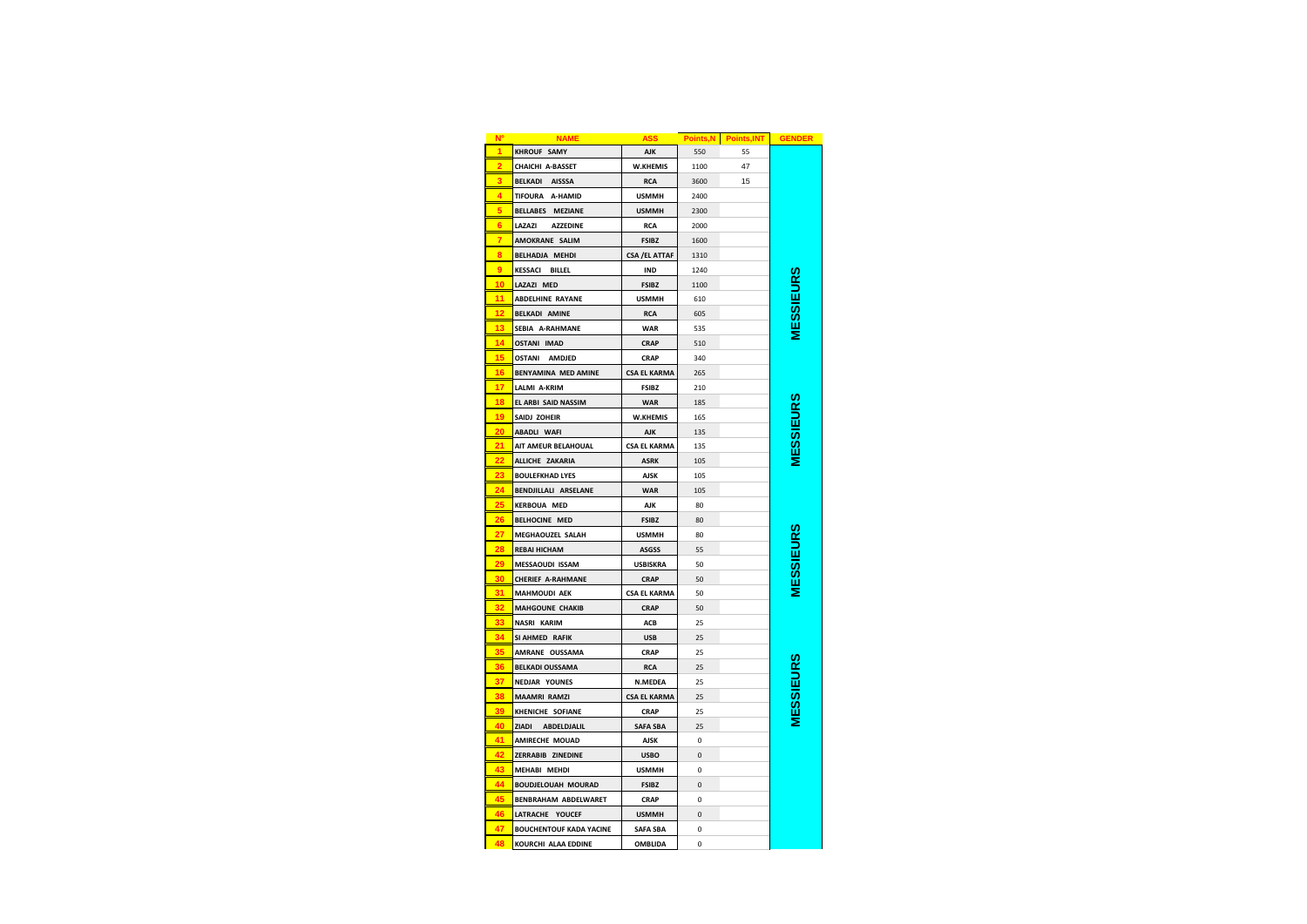| N°              | <b>NAME</b>                   | <b>ASS</b>      | <b>Points, N</b> | <b>Points, INT</b> | <b>GENDER</b> |
|-----------------|-------------------------------|-----------------|------------------|--------------------|---------------|
| 101             | <b>KESSACI KATIA</b>          | <b>IND</b>      | 3200             | 61                 |               |
| 102             | LOGHRAIBI LYNDA               | <b>NRWA</b>     | 3300             | 51                 |               |
| 103             | NOUARI WIDAD                  | <b>NRCLSO</b>   | 3400             | 45                 |               |
| 104             | NASRI MELISSA                 | ACB             | 2300             | 15                 |               |
| 10 <sup>t</sup> | DJEDJIK LOUBNA                | ICR             | 1900             |                    |               |
| 106             | TAGUERCIFI N-HANE             | ACB             | 1800             |                    |               |
| 107             | MABROUK F-ZOHRA               | <b>FSIBZ</b>    | 1220             |                    |               |
| 108             | <b>KEDID</b><br><b>DALILA</b> | <b>ESH</b>      | 1210             |                    |               |
| 109             | <b>BOUAMEUR FERIEL</b>        | <b>IND</b>      | 1005             |                    |               |
| 110             | MERZOUG CHAIMA                | <b>ASRK</b>     | 950              |                    |               |
| 111             | SEDDIKI NARIMANE              | <b>NRZ</b>      | 930              |                    |               |
| 112             | <b>BOUHENI YASMINE</b>        | <b>IND</b>      | 900              |                    |               |
| 113             | FERHI ASMA                    | <b>ICR</b>      | 715              |                    |               |
| 114             | SAADI HANA                    | <b>ICR</b>      | 515              |                    |               |
| 115             | <b>TELAIDJI SALSSABIL</b>     | <b>ASRK</b>     | 380              |                    |               |
| 116             | TIKOUK MAROUA                 | <b>ESH</b>      | 215              |                    |               |
| 117             | BENYAMINA MOKHTARIA           | <b>ASFTTA</b>   | 210              |                    |               |
| 118             | <b>TEKHRISTE KHOULOUD</b>     | <b>W.KHEMIS</b> | 165              |                    |               |
| 119             | FARHI BARAA                   | ICR             | 165              |                    |               |
| 120             | SEDIKI NESRINE                | CASAM           | 135              |                    |               |
| 121             | <b>BAKIRI NOUR</b>            | <b>NRCLSO</b>   | 135              |                    |               |
|                 | SEDIKI MADINA                 | CASAM           | 135              |                    |               |
| 123             | <b>BELLABES LYZA</b>          | <b>FSIBZ</b>    | 85               |                    |               |
|                 | <b>GOUASMI ALAA</b>           | W.KHEMIS        | 75               |                    |               |
| 125             | ABBES AYAT                    | W.KHEMIS        | 50               |                    |               |
| 126             | SEKINE LINA                   | ACB             | 50               |                    |               |
| 127             | YOUSFI CHAHINEZ               | <b>NOSA</b>     | 50               |                    |               |
| 128             | AMROUNE MERIEM                | OSD             | 50               |                    |               |
| 129             | ZEGHLANE AYA                  | <b>FSIBZ</b>    | 30               |                    |               |
| 130             | MINASRI CHAHINEZ              | <b>USDSC</b>    | 25               |                    |               |
| 131             | <b>AMROUNE YASMINE</b>        | OSD             | 25               |                    |               |
|                 | <b>GOUASMI CERINE</b>         | <b>W.KHEMIS</b> | 25               |                    |               |
| 133             | MERABRINE FERIEL              | <b>ASNB</b>     | 25               |                    | <b>AMES</b>   |
| 134             | TIFOURA N-EL HOUDA            | <b>USMMH</b>    | 25               |                    |               |
| 135             | <b>BOURDOUNE KHOULOUD</b>     | ACB             | 25               |                    |               |
| 136             | <b>BIBANI BOUCHRA</b>         | <b>NOSA</b>     | 25               |                    |               |
| 137             | MEHADJIBA GHANIA              | <b>W.KHEMIS</b> | 25               |                    |               |
| 138             | <b>BOUYAHIAOUI F-ZOHRA</b>    | <b>NOSA</b>     | 0                |                    |               |
| 139             | <b>BELAID NEILA</b>           | <b>NOSA</b>     | $\mathbf 0$      |                    |               |
| 140             | SANHADJI HIND OMNIA           | <b>SAFA SBA</b> | 0                |                    |               |
| 141             | MERABTINE CHAHINEZ            | <b>SAFA SBA</b> | $\mathbf 0$      |                    |               |
| 142             | <b>BENYAMINA KHAOULA</b>      | <b>ASFTTA</b>   | 0                |                    |               |
| $14^{\circ}$    | KABOUYA ASSIA                 | <b>NOSA</b>     | $\mathbf 0$      |                    |               |
| 144             | TAZEROUTI AMANI               | ACB             | $\pmb{0}$        |                    |               |
| 145             | <b>ZERABIB LINA</b>           | ACB             | $\mathbf 0$      |                    |               |
| 146             | <b>HAMEG SOUDJOUD</b>         | ACB             | $\mathbf 0$      |                    |               |
| 147             | YOUSFI CERINE                 | <b>NRZ</b>      | 0                |                    |               |
| ┃<br>148        |                               |                 |                  |                    |               |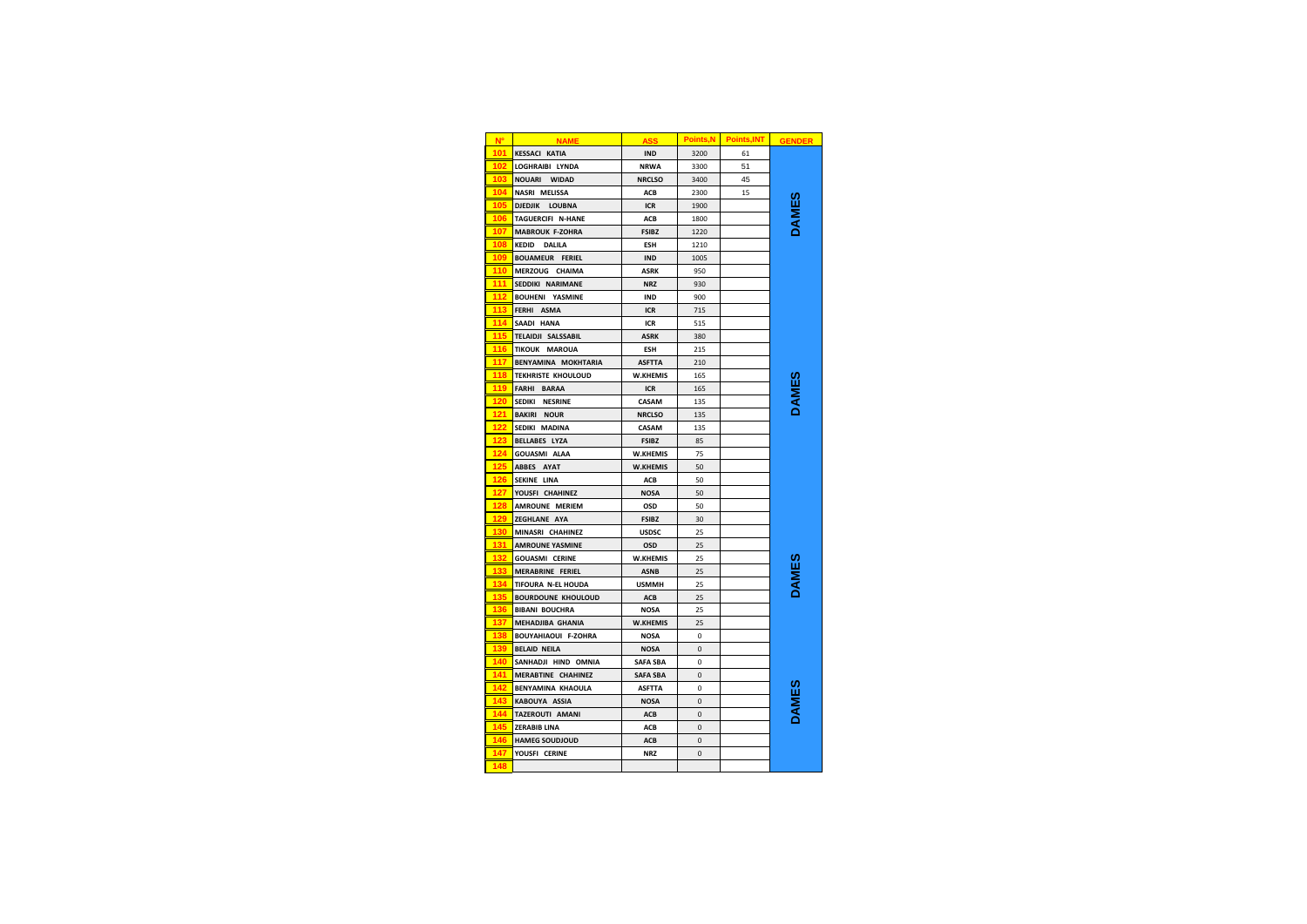





## **CHAMPIONNATS D'ALGERIE NDIVIDUELS T/C 2022**

**TIRAGE AU SORT DES SIMPLES MESSIEURS**

## **01 JOUEUR SE QUALIFIE AU 2 EME TOUR**

|  | <b>GROUP 1</b>         |              |                | <b>GROUP 2</b>          |              |               |  | <b>GROUP 3</b>                  |                 |  | <b>GROUP 4</b>         |                     |
|--|------------------------|--------------|----------------|-------------------------|--------------|---------------|--|---------------------------------|-----------------|--|------------------------|---------------------|
|  | <b>KHROUF SAMY</b>     | <b>AJK</b>   |                | <b>CHAICHI A-BASSET</b> | W.KHEMIS     |               |  | <b>AISSSA</b><br><b>BELKADI</b> | <b>RCA</b>      |  | TIFOURA A-HAMID        | <b>USMMH</b>        |
|  | 2 30 CHERIEF A-RAHMANE | <b>CRAP</b>  | 2 <sup>k</sup> | 32 MAHGOUNE CHAKIB      | <b>CRAP</b>  |               |  | <b>MESSAOUDI ISSAM</b>          | <b>USBISKRA</b> |  | <b>31 MAHMOUDI AEK</b> | <b>CSA EL KARMA</b> |
|  | 3 43 MEHABI MEHDI      | <b>USMMH</b> | $3^{\circ}$    | 46 LATRACHE YOUCEF      | <b>USMMH</b> | $\parallel$ 3 |  | 45 BENBRAHAM ABDELWARET         | <b>CRAP</b>     |  | 44 BOUDJELOUAH MOURAD  | <b>FSIBZ</b>        |
|  | $X$ BYE                |              |                | <b>BYE</b>              |              |               |  | <b>BYE</b>                      |                 |  | BYE                    |                     |

|  | <b>GROUP 5</b>          |              |  | <b>GROUP 6</b>                |                |                |  | <b>GROUP 7</b>                          |              |                | <b>GROUP 8</b>        |               |
|--|-------------------------|--------------|--|-------------------------------|----------------|----------------|--|-----------------------------------------|--------------|----------------|-----------------------|---------------|
|  | <b>BELLABES MEZIANE</b> | <b>USMMH</b> |  | <b>AZZEDINE</b><br>LAZAZI     | <b>RCA</b>     |                |  | <b>AMOKRANE SALIM</b>                   | <b>FSIBZ</b> |                | <b>BELHADJA MEHDI</b> | CSA /EL ATTAF |
|  | 2 28 REBAI HICHAM       | <b>ASGSS</b> |  | <b>MEGHAOUZEL SALAH</b>       | <b>USMMH</b>   | - 2 N          |  | <b>KERBOUA MED</b>                      | AJK          |                | <b>BELHOCINE MED</b>  | <b>FSIBZ</b>  |
|  | 3 42 ZERRABIB ZINEDINE  | <b>USBO</b>  |  | <b>48 KOURCHI ALAA EDDINE</b> | <b>OMBLIDA</b> | $\mathbf{3}$   |  | <b>BOUCHENTOUF KADA YACINE SAFA SBA</b> |              | 3 <sup>1</sup> | <b>AMIRECHE MOUAD</b> | <b>AJSK</b>   |
|  | $X$ BYE                 |              |  | <b>BYE</b>                    |                | 4 <sup>1</sup> |  | <b>BYE</b>                              |              |                | <b>BYE</b>            |               |

|  | <b>GROUP 9</b>        |             |  | <b>GROUP 10</b>                    |                 |  | <b>GROUP11</b>          |             |                 | <b>GROUP 12</b>      |            |
|--|-----------------------|-------------|--|------------------------------------|-----------------|--|-------------------------|-------------|-----------------|----------------------|------------|
|  | <b>KESSACI BILLEL</b> | <b>IND</b>  |  | LAZAZI MED                         | <b>FSIBZ</b>    |  | <b>ABDELHINE RAYANE</b> | USMMH       | 12 <sup>2</sup> | <b>BELKADI AMINE</b> | <b>RCA</b> |
|  | 2 23 BOULEFKHAD LYES  | <b>AJSK</b> |  | <b>BENDJILLALI ARSELANE</b>        | <b>WAR</b>      |  | 22 ALLICHE ZAKARIA      | <b>ASRK</b> |                 | <b>ABADLI WAFI</b>   | AJK        |
|  | 3 35 AMRANE OUSSAMA   | <b>CRAP</b> |  | <b>ABDELDJALIL</b><br><b>ZIADI</b> | <b>SAFA SBA</b> |  | <b>KHENICHE SOFIANE</b> | <b>CRAP</b> |                 | SI AHMED RAFIK       | <b>USB</b> |
|  | 4 <mark>XBYE</mark>   |             |  | <b>BYF</b>                         |                 |  | <b>BYE</b>              |             |                 | <b>BYE</b>           |            |

|  | <b>GROUP 13</b>          |                |   | <b>GROUP 14</b>        |               |  | <b>GROUP 15</b>                   |             |  | <b>GROUP 16</b>                            |              |
|--|--------------------------|----------------|---|------------------------|---------------|--|-----------------------------------|-------------|--|--------------------------------------------|--------------|
|  | SEBIA A-RAHMANE          | <b>WAR</b>     |   | <b>14 OSTANI IMAD</b>  | CRAP          |  | <b>15 OSTANI</b><br><b>AMDJED</b> | <b>CRAP</b> |  | <b>16 BENYAMINA MED AMINE CSA EL KARMA</b> |              |
|  | 2 21 AIT AMEUR BELAHOUAL | . CSA EL KARMA | ົ | <b>19 SAIDJ ZOHEIR</b> | W.KHEMIS      |  | <b>18 EL ARBI SAID NASSIM</b>     | <b>WAR</b>  |  | 17 LALMI A-KRIM                            | <b>FSIBZ</b> |
|  | 3 33 NASRI KARIM         | ACB            |   | 38 MAAMRI RAMZI        | CSA EL KARMA. |  | <b>36 BELKADI OUSSAMA</b>         | <b>RCA</b>  |  | NEDJAR YOUNES                              | N.MEDEA      |
|  | <b>BYE</b>               |                |   | <b>BYE</b>             |               |  | <b>BYE</b>                        |             |  | ABY                                        |              |

|              |    | <b>GROUP 15</b>                |            |        |    | <b>GROUP 16</b>                         |              |
|--------------|----|--------------------------------|------------|--------|----|-----------------------------------------|--------------|
|              | 15 | <b>OSTANI</b><br><b>AMDJED</b> | CRAP       |        | 16 | <b>BENYAMINA MED AMINE</b> CSA EL KARMA |              |
|              |    | <b>EL ARBI SAID NASSIM</b>     | <b>WAR</b> |        |    | LALMI A-KRIM                            | <b>FSIBZ</b> |
| $\mathbf{3}$ | 36 | <b>BELKADI OUSSAMA</b>         | <b>RCA</b> | $\sim$ |    | NEDJAR YOUNES                           | N.MEDEA      |
| 4            | x  | <b>BYE</b>                     |            |        |    | <b>BYE</b>                              |              |